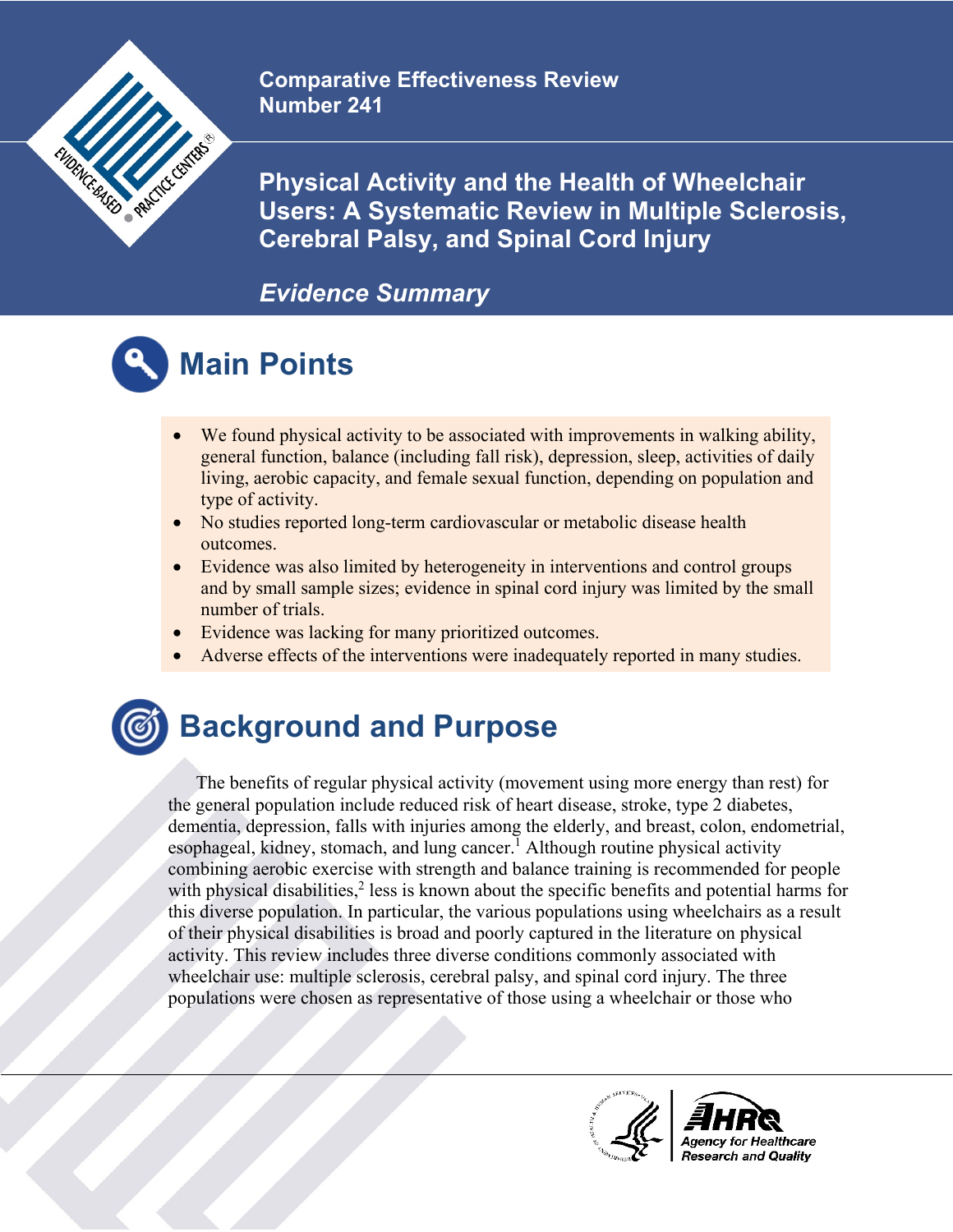might benefit from using a wheelchair in the future. While there are differences in etiology and pathophysiology, a common denominator is the involvement of the corticospinal tracts of the central nervous system, which results in impaired central control and/or coordination of the peripheral muscles. This may lead to paralysis or reduced extremity muscle force and increased spasticity, which can greatly affect general mobility or coordinated movement such as posture and gait.

### **Methods**

We employed methods consistent with those outlined in the Agency for Healthcare Research and Quality Evidence-based Practice Center Program Methods Guidance [\(https://effectivehealthcare.ahrq.gov/topics/cer-methods-guide/overview\)](https://effectivehealthcare.ahrq.gov/topics/cer-methods-guide/overview), and these are described in the full report. Our searches covered publication dates from 2008 to November 2020. (See Appendix A of the full report for search strategies.)

## **Results**

We included 168 studies in 197 publications (n=7,511), comprising of 146 randomized controlled trials, 15 quasiexperimental nonrandomized trials, and 7 cohort studies. More studies enrolled participants with multiple sclerosis (44%) than other conditions, followed by cerebral palsy (38%) and spinal cord injury (18%).

#### **Key Question 1: Prevention of Cardiovascular Conditions, Diabetes, and Obesity**

No included study (n=168) or study excluded at the full-text level provided evidence on the prevention of cardiovascular conditions (e.g., myocardial infarction, stroke, development of hypertension) or the development of diabetes or obesity.

#### **Key Question 2: Benefits and Harms**

Compared with no physical activity or usual care, physical activity improved walking ability, function, balance, sleep, activities of daily living, cardiovascular fitness as measure with VO2 peak, female sexual function (e.g., desire, lubrication, pain), and depression in participants with multiple sclerosis. Physical activity improved balance, function, and VO2 peak in trials that enrolled participants with cerebral palsy. The evidence in spinal cord injury was sparse. Physical activity improved activities of daily living, function, and VO2 peak in participants with spinal cord injury. All studies focused on benefits of physical activity, with inadequate reporting of adverse events in many studies. However, physical activity was associated with increased episodes of autonomic dysreflexia in spinal cord injury. Table A summarizes the strength of evidence on effects of physical activity interventions compared with usual care and general exercise effect across interventions compared with usual care.

 $\overline{a}$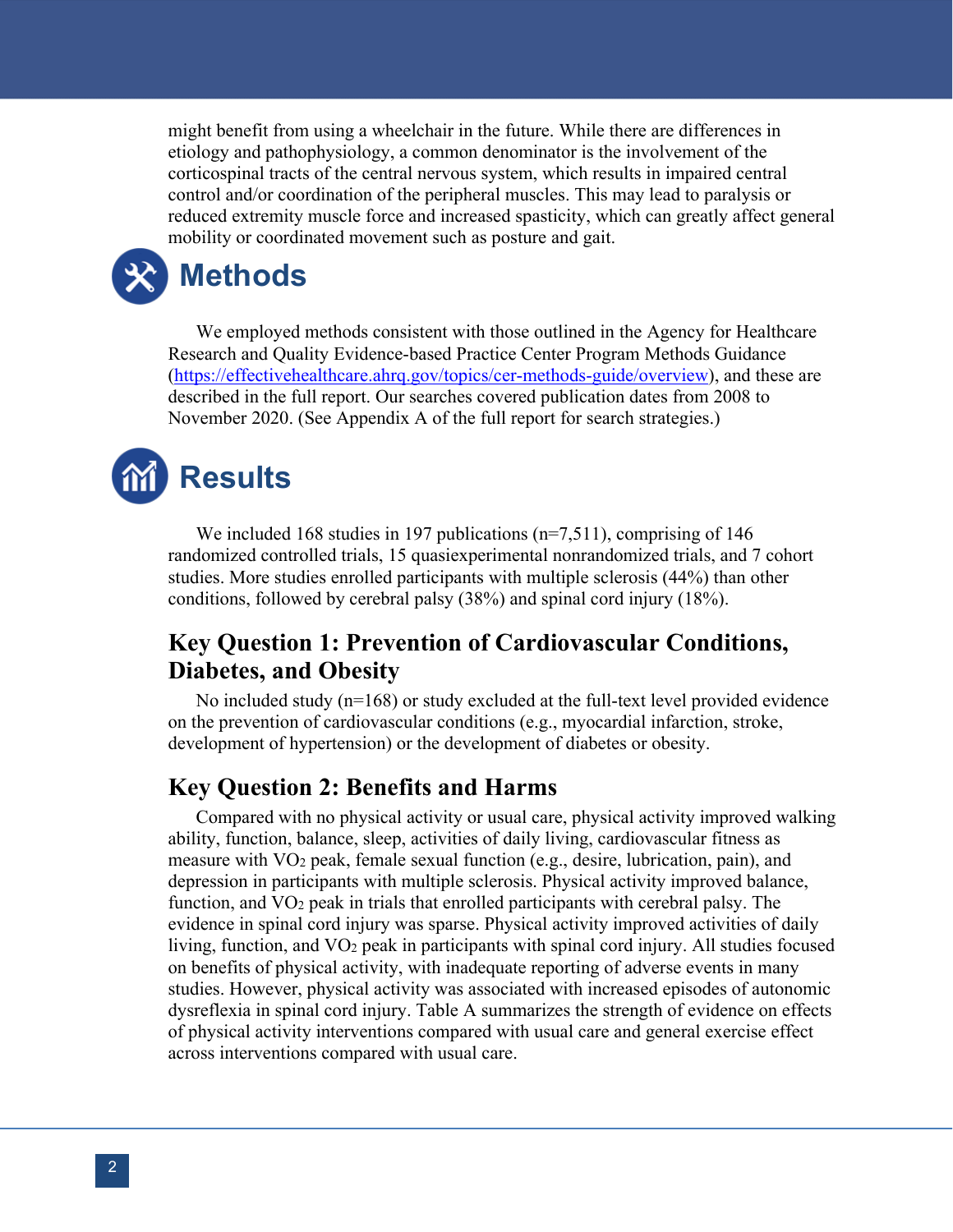#### **Key Question 3: Patient Factors Affecting Benefits and Harms**

In patients with incomplete spinal cord injury, having better function and more recent injury at baseline was associated with better response to aerobic interventions (2 randomized controlled trials). Other subgroup analyses (3 randomized controlled trials) did not find evidence of variation in effects based on baseline function or spasticity in children with cerebral palsy (total body vibration), or based on weight category in multiple sclerosis patients (cycling). There were no differences across cerebral palsy trials in walking outcomes when stratified by age group (children, adolescents, and adults).

| <b>Intervention</b><br>Category                                                | <b>Multiple Sclerosis</b><br><b>Studies</b><br><b>Strength of Evidence</b> <sup>b</sup> | <b>Cerebral Palsy</b><br><b>Studies</b><br>Strength of Evidence <sup>b</sup> | <b>Spinal Cord Injury</b><br><b>Studies</b><br><b>Strength of Evidenceb</b> |
|--------------------------------------------------------------------------------|-----------------------------------------------------------------------------------------|------------------------------------------------------------------------------|-----------------------------------------------------------------------------|
| Intervention                                                                   | (Direction of Finding)                                                                  | (Direction of Finding)                                                       | (Direction of Finding)                                                      |
| <b>Aerobic Exercise</b><br>Dance (1 RCT in MS and<br>1 RCT in CP) <sup>a</sup> | Low<br>(function improvement)                                                           | Low<br>(function improvement)                                                | Insufficient                                                                |
| <b>Aerobic Exercise</b><br><b>Aerobics</b>                                     | Low<br>(sleep improvement)                                                              | Insufficient                                                                 | Insufficient                                                                |
| <b>Aerobic Exercise</b><br><b>Aquatics</b>                                     | Low<br>(balance, ADL<br>improvement, female<br>sexual function)                         | Insufficient                                                                 | Insufficient                                                                |
| <b>Aerobic Exercise</b><br>Cycling                                             | Low<br>(no clear benefit on<br>walking)                                                 | Low<br>(function improvement)                                                | Insufficient                                                                |
| <b>Aerobic Exercise</b><br><b>Robot-Assisted Gait</b><br><b>Training</b>       | Low<br>(balance improvement)<br>Low<br>(no clear benefit in<br>function)                | Insufficient                                                                 | Low<br>(ADL improvement)<br>Low<br>(no clear benefit on function)           |
| <b>Aerobic Exercise</b><br><b>Treadmill</b>                                    | Low<br>(walking, function, and<br>balance improvement)                                  | Low<br>(function improvement)                                                | Insufficient                                                                |

**Table A. Effects of physical activity interventions compared with usual carea**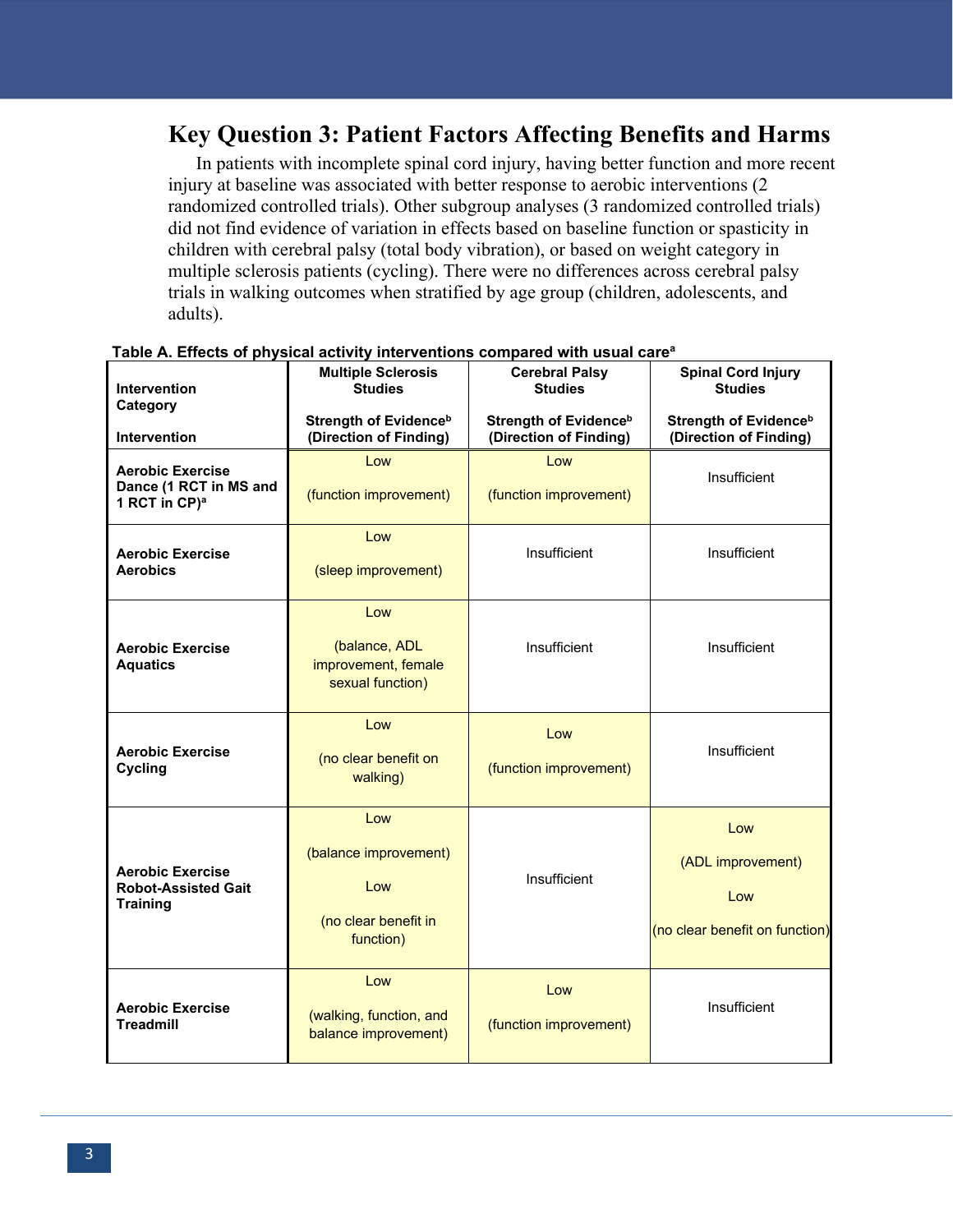| <b>Intervention</b><br>Category                                     | <b>Multiple Sclerosis</b><br><b>Studies</b>                                                   | <b>Cerebral Palsy</b><br><b>Studies</b>                | <b>Spinal Cord Injury</b><br><b>Studies</b>            |
|---------------------------------------------------------------------|-----------------------------------------------------------------------------------------------|--------------------------------------------------------|--------------------------------------------------------|
| <b>Intervention</b>                                                 | <b>Strength of Evidenceb</b><br>(Direction of Finding)                                        | <b>Strength of Evidenceb</b><br>(Direction of Finding) | <b>Strength of Evidenceb</b><br>(Direction of Finding) |
| <b>Postural Control</b><br><b>Balance Exercises</b>                 | Moderate<br>(balance improvement)                                                             | Insufficient                                           | Insufficient                                           |
| <b>Postural Control</b><br><b>Balance Exercises</b>                 | Low<br>(fall risk improvement)                                                                | Insufficient                                           | Insufficient                                           |
| <b>Postural Control</b><br><b>Balance Exercises</b>                 | $\overline{1}$ ow<br>(function improvement)                                                   | Insufficient                                           | Insufficient                                           |
| <b>Postural Control</b><br>Hippotherapy                             | Insufficient                                                                                  | Low<br>(balance and function<br>improvement)           | Insufficient                                           |
| <b>Postural Control</b><br>Tai Chi                                  | Insufficient                                                                                  | Insufficient                                           | Insufficient                                           |
| <b>Postural Control</b><br><b>Motion Gaming</b>                     | Low<br>(function, balance<br>improvement)                                                     | Low<br>(balance improvement)                           | Insufficient                                           |
| <b>Postural Control</b><br>Whole Body Vibration                     | Insufficient                                                                                  | Insufficient                                           | Insufficient                                           |
| <b>Postural Control</b><br>Yoga                                     | Low<br>(no clear benefit on<br>function)                                                      | Insufficient                                           | Insufficient                                           |
| <b>Strength Interventions</b><br>Muscle Strength<br><b>Exercise</b> | Low<br>(no clear benefit on<br>walking, function,<br>balance, quality of life,<br>spasticity) | Low<br>(no clear benefit on<br>walking and function)   | Insufficient                                           |

 $\overline{a}$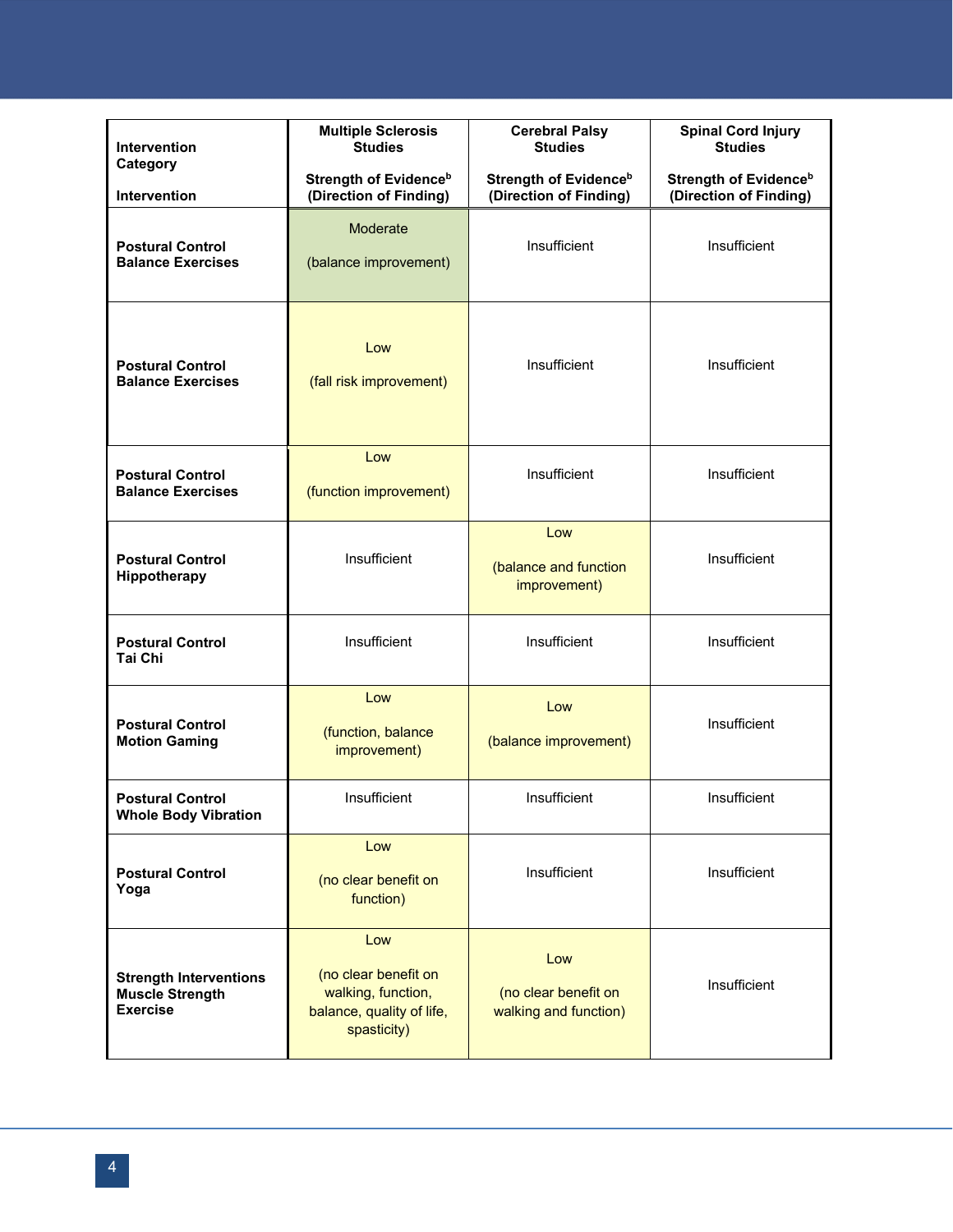| Intervention<br>Category                                                                                                                     | <b>Multiple Sclerosis</b><br><b>Studies</b>                                       | <b>Cerebral Palsy</b><br><b>Studies</b>                     | <b>Spinal Cord Injury</b><br><b>Studies</b>                                                                                    |
|----------------------------------------------------------------------------------------------------------------------------------------------|-----------------------------------------------------------------------------------|-------------------------------------------------------------|--------------------------------------------------------------------------------------------------------------------------------|
| <b>Intervention</b>                                                                                                                          | Strength of Evidence <sup>b</sup><br>(Direction of Finding)                       | Strength of Evidence <sup>b</sup><br>(Direction of Finding) | Strength of Evidence <sup>b</sup><br>(Direction of Finding)                                                                    |
| <b>Multimodal Exercise</b><br><b>Progressive Resistance</b><br>or Strength Exercise<br><b>Plus Aerobic and/or</b><br><b>Balance Exercise</b> | Low<br>(walking, balance, $VO2$<br>improvement)                                   | Low<br>(no clear benefit on<br>function, quality of life)   | Insufficient                                                                                                                   |
| <b>All Types of Exercise</b>                                                                                                                 | <b>High</b><br>(walking improvement)                                              | Low<br>(function)                                           | Low<br>(function)                                                                                                              |
|                                                                                                                                              | Moderate<br>(balance, depression<br>improvement, no clear<br>benefit on function) | Low<br>$(VO2$ improvement)                                  | Low<br>$(VO2$ improvement,<br>increased episodes of<br>autonomic dysreflexia <sup>c</sup> , no<br>clear benefit on depression) |

Abbreviations: ADL = activities of daily living;  $CP$  = cerebral palsy; MS = multiple sclerosis; RCT = randomized controlled trial

a Strength of evidence color shading: blue=high strength of evidence, green=moderate, yellow=low, white=insufficient

<sup>b</sup> Strength of evidence based on combining the two populations, multiple sclerosis and cerebral palsy.

c Whole-body exercise versus exercise limited to upper body

## **Limitations**

#### **Key Question 4: Methodological Weaknesses or Gaps**

Conclusions that can be drawn from the evidence on physical activity in patients with multiple sclerosis, cerebral palsy, and spinal cord injury are limited by small sample sizes; few trials (in spinal cord injury); inadequate descriptions of population characteristics, control group activities, and intensity of physical activity; incomplete data analysis; inadequate reporting of adverse events; and relatively few trials considered to be high quality (low risk of bias). The addition of larger, well-conducted randomized controlled trials of longer duration and including all disability levels would greatly strengthen the evidence base and may alter the current conclusions.

## **Implications and Conclusions**

Physical activity was associated with improvements in walking ability, general function, balance (including fall risk), depression, aerobic capacity, activities of daily living, female sexual function, and sleep, depending on population and type of physical activity. No studies reported long-term cardiovascular or metabolic disease health outcomes. Future trials could alter these findings, and further research is needed to